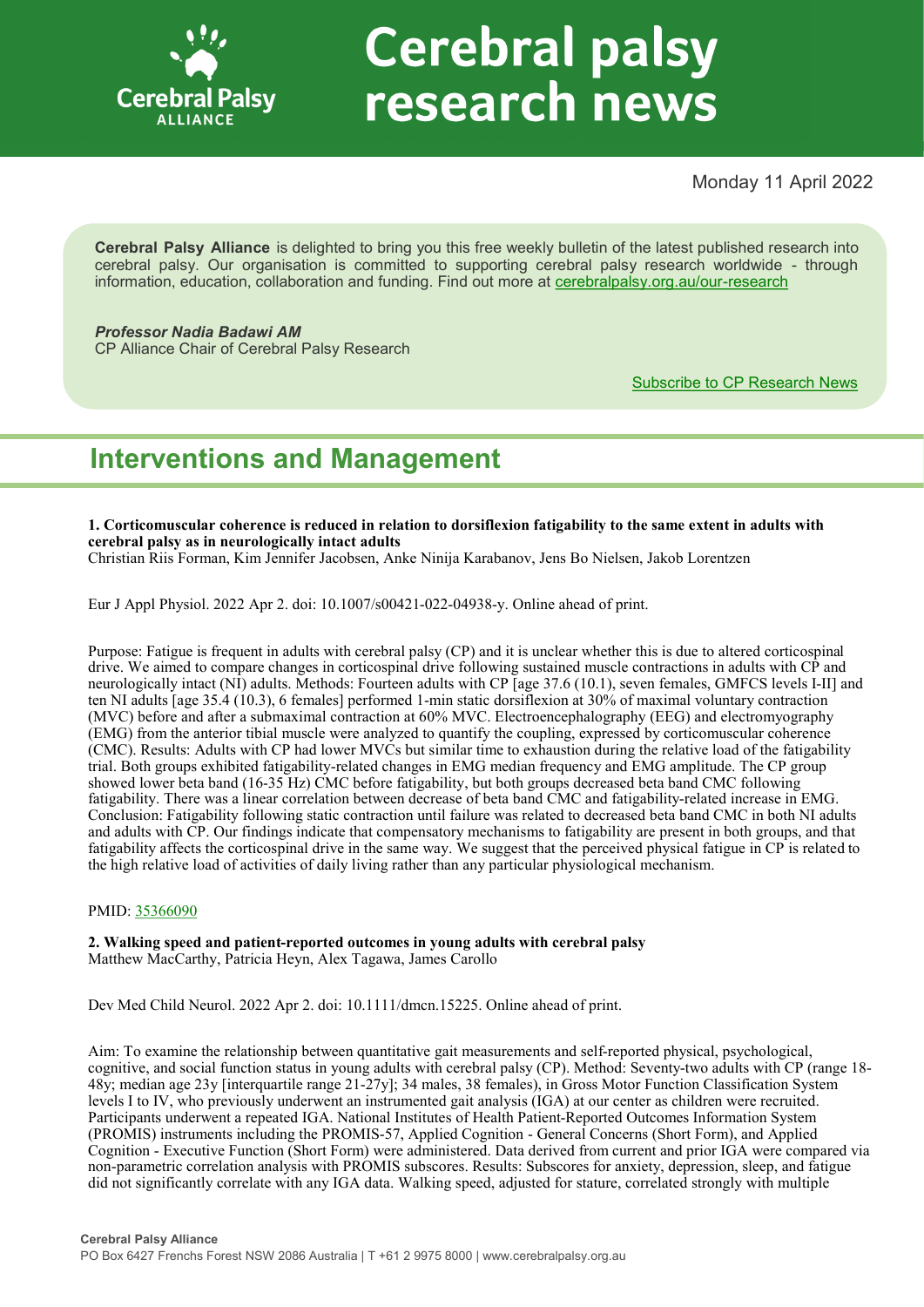subscores: physical function (p<0.001, rs =0.708); participation in social roles (p=0.007, rs =0.319); executive function  $(p=0.005, rs=0.335)$ . Pain interference correlated with longitudinal change in adjusted walking speed  $(p=0.032, rs=0.259)$ . The Applied Cognition - General Concerns (Short Form) correlated with prior absolute walking speed, but not adjusted values. Interpretation: This study underscores the importance of walking speed and its association with a variety of functional domains in adults with CP.

#### PMID: [35366333](http://www.ncbi.nlm.nih.gov/pubmed/35366333)

#### **3. Commentary on "Instrumented Gait Analysis (IGA) for Management of Children With Cerebral Palsy: A Needs Assessment Survey"**

Eline A M Bolster, Mirjam van Eck, Laura Oudenhoven, Annemieke I Buizer

Pediatr Phys Ther. 2022 Apr 1;34(2):229. doi: 10.1097/PEP.0000000000000895.

No abstract available

#### PMID: [35385458](http://www.ncbi.nlm.nih.gov/pubmed/35385458)

#### **4. Commentary on "The Short-term Effects of Hippotherapy and Therapeutic Horseback Riding on Spasticity in Children With Cerebral Palsy: A Meta-analysis"** David Lucena-Anton, Jose A Moral-Munoz

Pediatr Phys Ther. 2022 Apr 1;34(2):179. doi: 10.1097/PEP.0000000000000888.

No abstract available

#### PMID: [35385448](http://www.ncbi.nlm.nih.gov/pubmed/35385448)

#### **5. Chronicling Research and Practice Evolution in Pediatric Physical Therapy**

Natasha L Benn, Elizabeth A Birchard, Evelyn I Korompai, Maryam Davari, Vaidehi Patel, Laura K Brunton

Review Pediatr Phys Ther. 2022 Apr 1;34(2):253-260. doi: 10.1097/PEP.0000000000000885.

Purpose: To observe research and practice trends in the journal, Pediatric Physical Therapy, as a proxy for the field. Methods: All issues of Pediatric Physical Therapy published from 1989 to 2019 were chronicled and summarized. Data were extracted regarding variables related to the issues and individual articles. Results: The most common diagnosis studied was cerebral palsy. The proportion of studies involving middle childhood and adolescent-aged participants increased over time. Cohort studies and exercise were the most common study type and intervention studied, respectively. The proportion of scientific content in the journal increased. Conclusion: It is evident that pediatric physical therapy research has evolved over the past 30 years, both in rigor of articles published and in breadth of populations studied. What this adds to the evidence: This review adds an in-depth evaluation of trends in the literature, facilitating the profession's continued growth.

#### PMID: [35385463](http://www.ncbi.nlm.nih.gov/pubmed/35385463)

**6. Leisure Time Physical Activity in Children and Young People With Cerebral Palsy: A Population-Based Study** Marietta L van der Linden, Sarah J Wordie, Bethany K Dufton, Kavi C Jagadamma, Cathleen Hunter, Thomas H Mercer, Mark S Gaston, James E Robb

Pediatr Phys Ther. 2022 Apr 1;34(2):230-237. doi: 10.1097/PEP.0000000000000882.

Purpose: To describe leisure time physical activity in children and young people with cerebral palsy and identify barriers and facilitators to participation. Methods: Leisure time physical activity participation was derived from a national cerebral palsy register and associated factors were analyzed. Barriers and facilitators to participation were investigated through a survey. Results: Leisure time physical activity participation was recorded. Outcomes of participation decreased with increasing Gross Motor Function Classification System level. Leisure time physical activity "not in club" for 11- to 18-year-olds was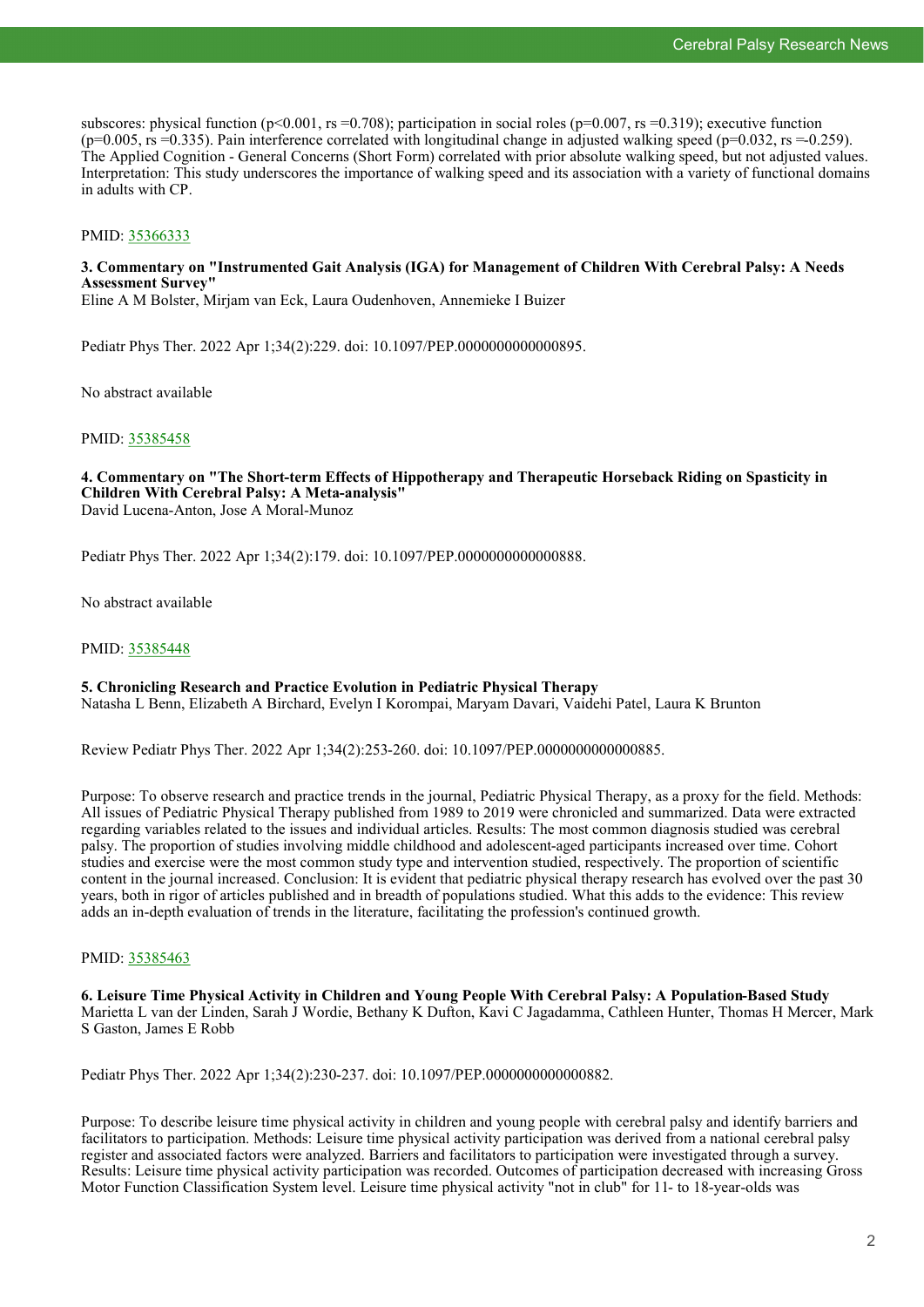significantly lower than for those aged 5 to 10 years for Gross Motor Function Classification System level II. The survey supported that disability and disliking help were common barriers and parental encouragement and enjoyment were common facilitators. Conclusions: Data from the register and survey provide insight into factors influencing leisure time physical activity participation in young people with cerebral palsy and how to increase.

#### PMID: [35385459](http://www.ncbi.nlm.nih.gov/pubmed/35385459)

## **7. Commentary on "Leisure Time Physical Activity in Children and Young People With Cerebral Palsy: A Population-Based Study"**

Egmar Longo, Claire Shrader

Pediatr Phys Ther. 2022 Apr 1;34(2):238. doi: 10.1097/PEP.0000000000000902.

No abstract available

#### PMID: [35385460](http://www.ncbi.nlm.nih.gov/pubmed/35385460)

#### **8. Early detection and intervention in cerebral palsy: from knowledge to action** Mercedes Martínez Moreno, Lourdes Macias Merlo

Editorial Dev Med Child Neurol. 2022 May;64(5):529. doi: 10.1111/dmcn.15178.

No abstract available

#### PMID: [35383896](http://www.ncbi.nlm.nih.gov/pubmed/35383896)

#### **9. Congenital hyperinsulinism in a newborn presenting with poor feeding**

Kiran Mazloom, Pedro A Sanchez-Lara, Seth Langston, Katheryn Grand, Bahareh Schweiger

SAGE Open Med Case Rep. 2022 Mar 28;10:2050313X221083174. doi: 10.1177/2050313X221083174. eCollection 2022.

Hyperinsulinemic hypoglycemia is a condition linked to several genetic, metabolic, and growth disorders in which there is dysregulated insulin secretion. In infants, an inappropriately persistent hypoglycemic and hypoketotic state can cause severe brain injury leading to epilepsy, cerebral palsy, and neurodevelopmental disabilities due to the lack of glucose and ketone substrate to serve as fuel for the developing brain. The most common cause of persistent hypoglycemia in neonates and children has been found to be congenital hyperinsulinism. Here, we report a child with a unique presentation, found to have a novel genetic variant as the underlying cause of hyperinsulinism. This case study highlights the importance of maintaining a broad differential and considering a diagnosis of congenital hyperinsulinism in a baby with poor feeding in the newborn period. Recognizing and treating congenital hyperinsulinism is essential to prevent potential neurological sequelae from recurrent, severe hypoglycemia.

#### PMID: [35371490](http://www.ncbi.nlm.nih.gov/pubmed/35371490)

#### **10. Cognitive, academic, executive and psychological functioning in children with spastic motor type cerebral palsy: Influence of extent, location, and laterality of brain lesions**

Olga Laporta-Hoyos, Kerstin Pannek, Alex M Pagnozzi, Koa Whittingham, Jane Wotherspoon, Kath Benfer, Simona Fiori, Robert S Ware, Roslyn N Boyd

Eur J Paediatr Neurol. 2022 Mar 16;38:33-46. doi: 10.1016/j.ejpn.2022.02.004. Online ahead of print.

Purpose: To investigate, in spastic motor-type cerebral palsy, the association between 1) the location and extent of brain lesions and numerous psychological outcomes; 2) the laterality of brain lesions and performance of verbal-related cognitive functions. Methods: The semi-quantitative scale for MRI (sqMRI) was scored for 101 children with cerebral palsy. Non-verbal and verbal proxy intelligence quotients (IQ), word reading, spelling, numerical operations skills, executive functioning, and psychological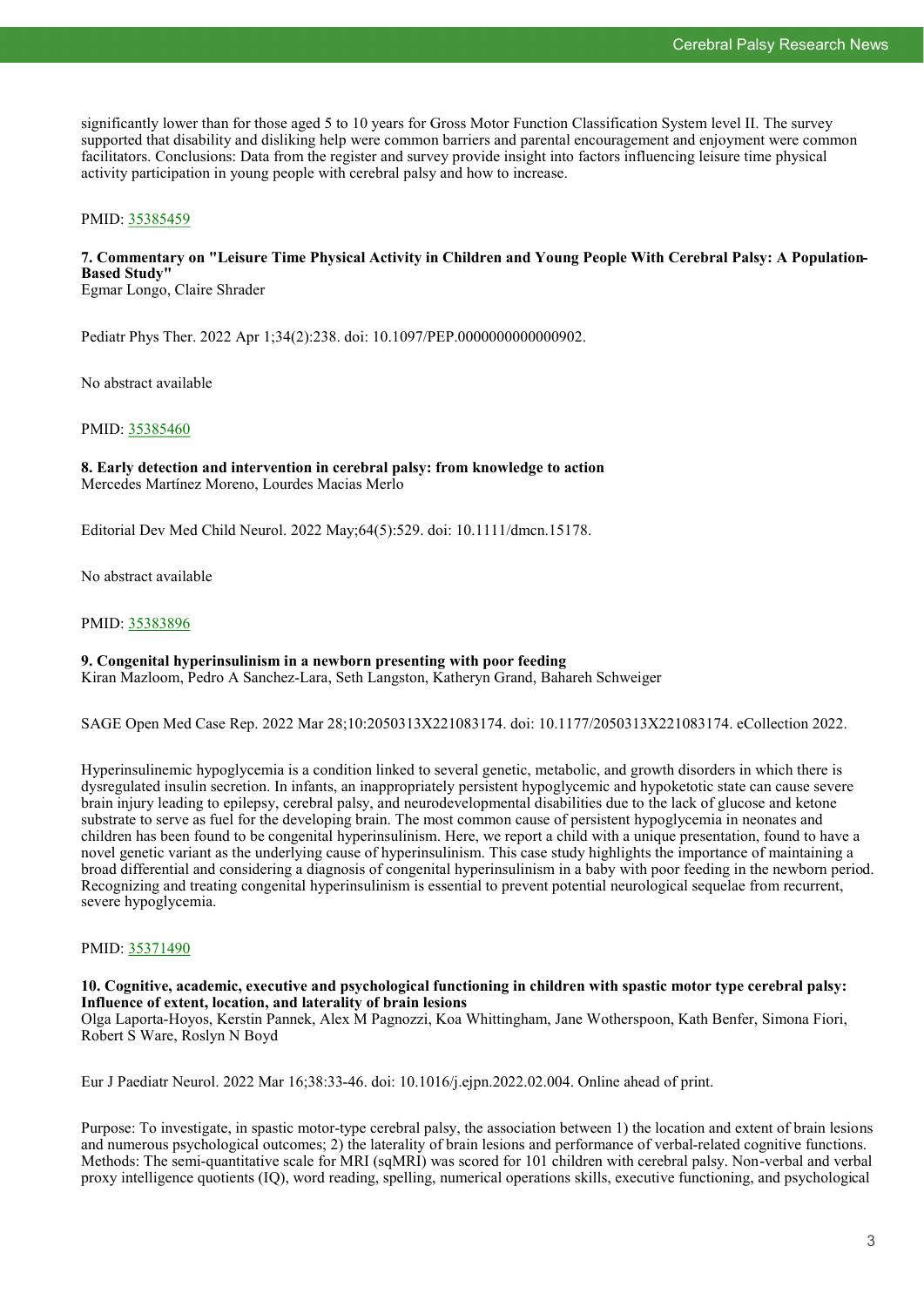adjustment were assessed. Relationships between global and regional sqMRI scores and clinical scores were examined. The best multivariable linear regression model for each outcome was identified using the Bayesian Information Criteria. Regional sqMRI scores, gross motor functioning, manual ability, and epilepsy status were considered for inclusion as covariables. Where sqMRI scores made statistically significant contributions to models of verbal-related functioning, data were reanalysed including these sqMRI scores' laterality index. Verbal-related outcomes were compared between participants with left-sided versus bilateral brain lesions. Results: Medial dorsal thalamus and parietal lobe lesions significantly accounted for poorer verbal proxy-IQ. Left-hemisphere lateralization of temporal lobe lesions was associated with poorer verbal proxy-IQ. Participants with bilateral lesions performed significantly better than those with unilateral left-sided lesions in verbal cognitive functions. Controlling for epilepsy diagnosis, participants with ventral posterior lateral thalamus lesions presented with better Behaviour Rating Inventory of Executive Function scores, although within the normal range. sqMRI scores were not significantly associated with some psychological outcomes or these only bordered on significance after accounting for relevant control variables. Conclusion: The laterality of early-life lesions influences the development of verbal-related cognitive functions.

#### PMID: [35381411](http://www.ncbi.nlm.nih.gov/pubmed/35381411)

**11. Characteristics of Interventions to Improve Bone Health in Children With Cerebral Palsy: A Systematic Review** Brianna M Liquori, Mary E Gannotti, Deborah E Thorpe, Robyn K Fuchs

Pediatr Phys Ther. 2022 Apr 1;34(2):163-170. doi: 10.1097/PEP.0000000000000878.

Purpose: A systematic review evaluated exercise parameters and ages that produced the most improvement in bone among individuals with cerebral palsy (CP) ages 3 to 21 years. Methods: PubMed, Scopus, Ebscohost, and Web of Science identified potential articles. Covidence was used to identify eligible citations and assess bias. The osteogenic index (OI) was used to evaluate intervention parameters. Results: The database search identified 312 citations. Twelve full-text articles were included. A 1-hour calisthenic exercise program performed 2 to 3 times a week for 8 months targeting each body region had the highest effect size and a substantial OI. Most of the interventions reviewed had low OIs. Activities of longer duration and greater intensity had greater OIs and prepubertal age-enhanced treatment effects. Conclusion: Bone interventions for individuals with CP have low OIs, and principles of mechanostat theory should be applied to exercise dosing.

#### PMID: [35385446](http://www.ncbi.nlm.nih.gov/pubmed/35385446)

# **12. Commentary on "Characteristics of Interventions to Improve Bone Health in Children With Cerebral Palsy: A Systematic Review"**

Andrea Fergus, Jodi Burgett

Pediatr Phys Ther. 2022 Apr 1;34(2):171. doi: 10.1097/PEP.0000000000000892.

No abstract available

#### PMID: [35385447](http://www.ncbi.nlm.nih.gov/pubmed/35385447)

#### **13. Psychological Interventions for Individuals With Acquired Brain Injury, Cerebral Palsy, and Spina Bifida: A Scoping Review**

Morgan Jefferies, Taylor Peart, Laure Perrier, Andrea Lauzon, Sarah Munce

Review Front Pediatr. 2022 Mar 21;10:782104. doi: 10.3389/fped.2022.782104. eCollection 2022.

Background: With current medical advancements, more adolescents with neurodevelopmental disorders are transitioning from child- to adult-centred health care services. Therefore, there is an increasing demand for transitional services to help navigate this transition. Health care transitions can be further complicated by mental health challenges prevalent among individuals with cerebral palsy (CP), spina bifida (SB), and childhood onset acquired brain injury (ABI). Offering evidence-based psychological interventions for these populations may improve overall outcomes during transition period(s) and beyond. The objective of this scoping review is to identify key characteristics of psychological interventions being used to treat the mental health challenges of adolescents and adults with CP, SB, and childhood onset ABI. Methods: Methodological frameworks by Arksey and O'Malley, and Levac and colleagues were used to explore studies published between 2009 and 2019. Included studies were required to be written in English and report on a psychological intervention(s) administered to individuals at least 12 years of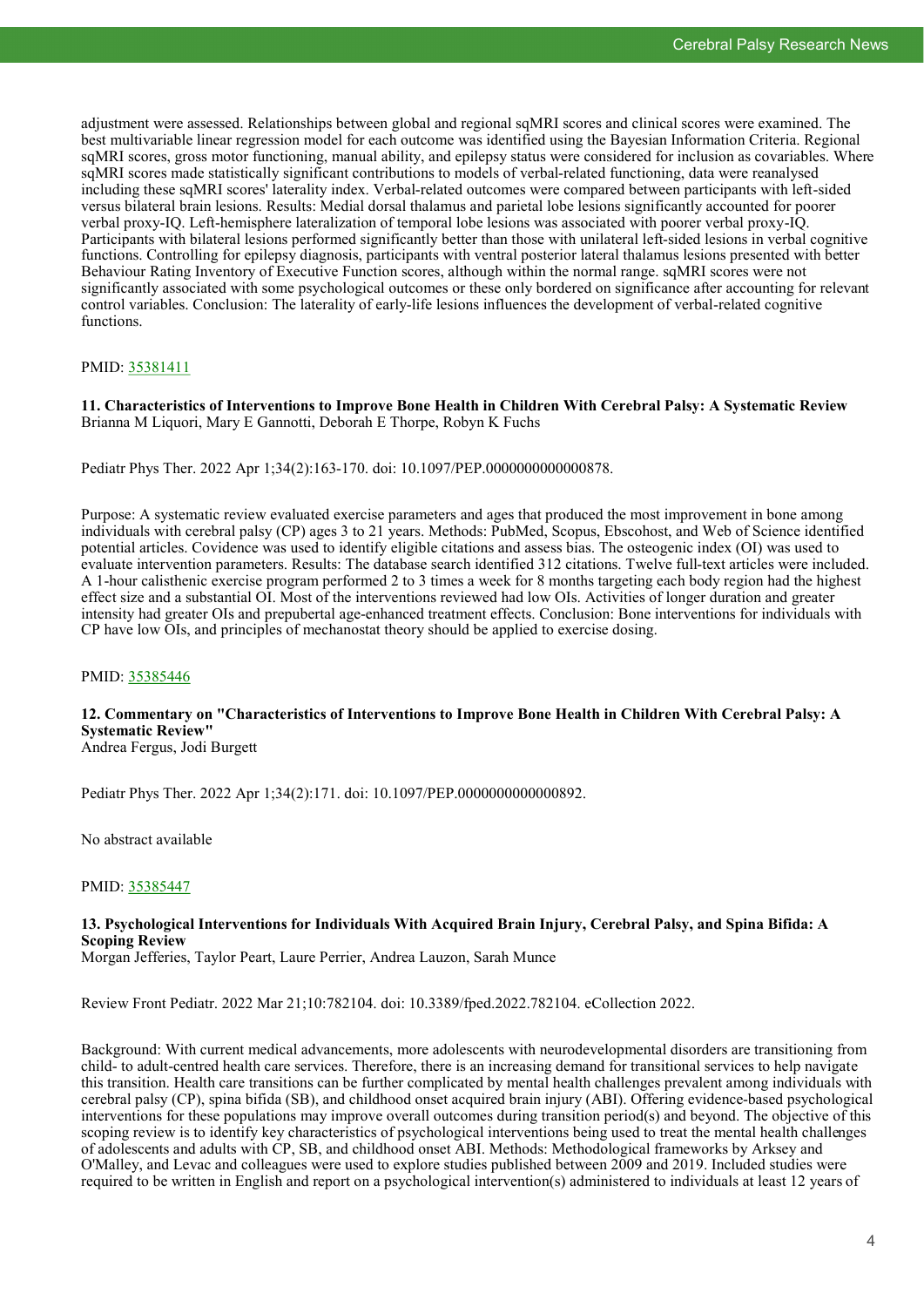age with a diagnosis of CP, SB, or childhood onset ABI. All study designs were included. Results: A total of 11 studies were identified. Of these, eight reported psychological interventions for childhood onset ABI, while three reported on CP. No studies reporting on SB were identified. Commonly used interventions included acceptance and commitment therapy (ACT), psychotherapy, and cognitive behavioral therapy (CBT). Conclusions: There are a limited number of studies investigating psychological interventions for individuals with childhood onset ABI and CP, and none for individuals with SB. Further research into effective psychological interventions for these populations will improve mental health outcomes and transitional services.

#### PMID: [35386256](http://www.ncbi.nlm.nih.gov/pubmed/35386256)

**14. Quality of life and mental health in emerging adults with cerebral palsy compared to the general population** Silke Schmidt, Henriette Markwart, Marion Rapp, Audrey Guyard, Catherine Arnaud, Jérôme Fauconnier, Ute Thyen, Stefanie Hahm, Nicolas Vidart d'Egurbide Bagazgoïtia, Holger Muehlan

Health Qual Life Outcomes. 2022 Apr 2;20(1):61. doi: 10.1186/s12955-022-01961-7.

Background: While evidence concerning Quality of Life (QoL) in youth with cerebral palsy (CP) in comparison to the general population has been accumulating, there is a lack of studies exploring differences on a wider range of positive and negative mental health outcomes in emerging adults. Methods: This binational case control study is part of the SPARCLE cohort study on QoL and participation of youth with CP. QoL (WHOQOL-BREF), depression (PHQ-9), anxiety (GAD-7) and self-efficacy (GSE) were assessed in 198 emerging adults with CP and 593 emerging adults from the general population, matched for country of residence, age and gender. ANCOVAs with impairment and pain as covariates were run. Results: Similar levels of QoL were found in both samples, except for the environmental domain, with better QoL for emerging adults with CP compared to the general population. There were significant descriptive differences regarding depression with worse levels in the CP sample, however, also worse levels of self-efficacy. Pain as a covariate had a significant negative impact on all measures, leading to poorer self-efficacy while worsening depression and anxiety; impairment had a significant worsening impact on physical QoL and self-efficacy only. Conclusion: Similar expressions of mental health outcomes in emerging adults with CP and the general population indicate the high adaptive capability of emerging adults with CP.

#### PMID: [35366892](http://www.ncbi.nlm.nih.gov/pubmed/35366892)

**15. Eye movements and stress during eye-tracking gaming performance in children with dyskinetic cerebral palsy** Saranda Bekteshi, Petra Karlsson, Lieselot De Reyck, Karen Vermeerbergen, Marco Konings, Patrick Hellin, Jean-Marie Aerts, Hans Hallez, Bernard Dan, Elegast Monbaliu

Dev Med Child Neurol. 2022 Apr 8. doi: 10.1111/dmcn.15237. Online ahead of print.

Aim: This study aimed to explore eye movements and stress during eye-tracking gaming performance in children with dyskinetic cerebral palsy (CP) compared with typically developing children, and associations between eye-tracking performance, eye movements, stress, and participants' characteristics. Method: This cohort study included 12 children with dyskinetic CP aged 5 to 12 years (mean age 8 years 7 months, standard deviation [SD] 2 years 3 months) and 23 typically developing children aged 5 to 13 years (mean age 9 years 0 months, SD 2 years 7 months). Participants played 10 eye-tracking games. Tobii X3-120 and Tobii Pro Lab were used to record and analyse eye movements. Stress was assessed through heart rate variability (HRV), recorded during rest, and eye-tracking performance using the Bittium Faros360° ECG Holter device. Eye-tracking performance was measured using gaming completion time. Fixation and saccade variables were used to quantify eye movements, and time- and frequency-domain variables to quantify HRV. Non-parametric statistics were used. Results: Gaming completion time was significantly different  $(p < 0.001)$  between groups, and it was negatively correlated with experience  $(r_s = -0.63, p = 0.029)$ . No significant differences were found between groups in fixation and saccade variables. HRV significantly changed from rest to eye-tracking performance only in typically developing children and not in children with dyskinetic CP. Interpretation: Children with dyskinetic CP took longer to perform the 10 games, especially the inexperienced users, indicating the importance of the early provision of eye-tracking training opportunities. It seems that eyetracking tasks are not a source of increased stress and effort in children with dyskinetic CP.

#### PMID: [35393636](http://www.ncbi.nlm.nih.gov/pubmed/35393636)

#### **16. PedBotHome: A Video Game-Based Robotic Ankle Device Created for Home Exercise in Children With Neurological Impairments**

Catherine Coley, Staci Kovelman, Justine Belschner, Kevin Cleary, Manon Schladen, Sarah Helen Evans, Tyler Salvador, Reza Monfaredi, Hadi Fooladi Talari, Jacob Slagle, Md Sohel Rana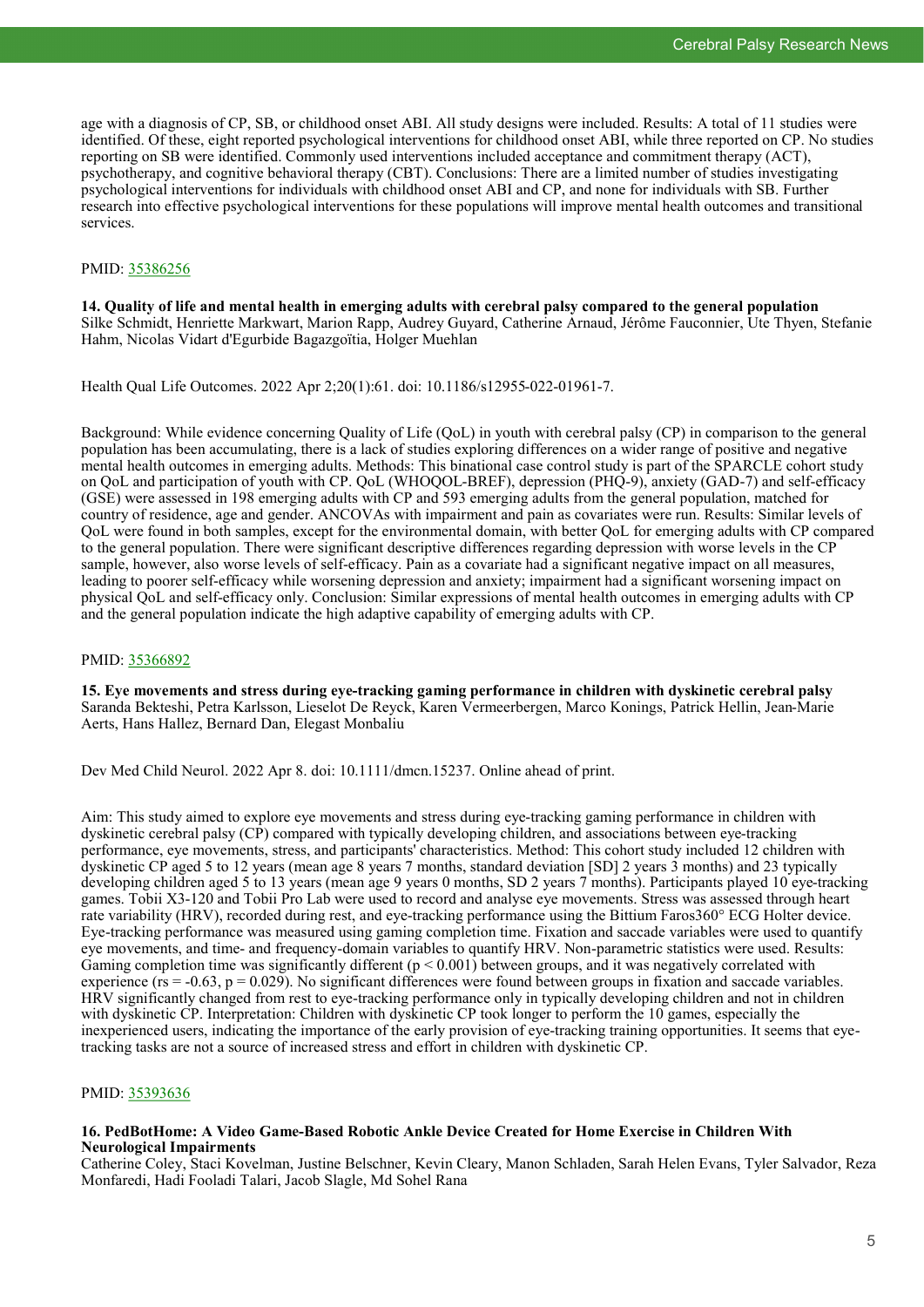Pediatr Phys Ther. 2022 Apr 1;34(2):212-219. doi: 10.1097/PEP.0000000000000881.

Purpose: This pilot study assesses the feasibility of using PedBotHome to promote adherence to a home exercise program, the ability of the device to withstand frequent use, and changes in participant ankle mobility.PedBotHome is a robotic ankle device with integrated video game software designed to improve ankle mobility in children with cerebral palsy. Methods: Eight participants enrolled in a 28-day trial of PedBotHome. Ankle strength, range of motion, and plantar flexor spasticity were measured pre- and posttrial. Performance was monitored remotely, and game settings were modified weekly by physical therapists. Results: Four participants met the study goal of 20 days of use. There were statistically significant improvements in ankle strength, spasticity, and range of motion. Conclusions: PedBotHome is a feasible device to engage children with static neurological injuries in ankle home exercise. This pilot study expands the paradigm for future innovative home-based robotic rehabilitation.

#### PMID: [35385456](http://www.ncbi.nlm.nih.gov/pubmed/35385456)

**17. The Effect of Robotic Rehabilitation on Posture and Trunk Control in Non-Ambulatory Cerebral Palsy** Nihan Abidin, Ece Ünlü Akyüz, Damla Cankurtaran, Özgür Zeliha Karaahmet, Nihal Tezel

Assist Technol. 2022 Apr 6. doi: 10.1080/10400435.2022.2059592. Online ahead of print.

Aim: The purpose of this study was to investigate the effects of a combined Robot Assisted Gait Training (RAGT) with standard physiotherapy (PT) on trunk control and posture in non-ambulatory children with cerebral palsy (CP). Methods: This nonrandomized, controlled study included 31 CP assigned into 2 groups. Study Group: RAGT (three times a week, 30 min/ session, for 6 weeks) + PT. Control group: PT only. The patients were evaluated using Gross motor function measure (GMFM) -88 (Section B, Sitting) and Trunk Impairment Scale (TIS), pretreatment and 3rd month post-treatment. Results: In the RAGT group, significant improvements were observed in the GMFM-B and TIS scores at the 3rd month post-treatment (p<0.05). Comparison of the changes in GMFM-B and TIS scores from end to beginning of the study, the change in TIS-static are significantly higher in the RAGT group than control group ( $p<0.05$ ). Conclusion: Addition of RAGT to standard physiotherapy seems to improve trunk control, sitting balance and posture in non ambulatory CP.

#### PMID: [35385378](http://www.ncbi.nlm.nih.gov/pubmed/35385378)

## **18. Validity and reliability of an electromyography-based similarity index to quantify lower extremity selective voluntary motor control in children with cerebral palsy**

Julia Balzer, Annina Fahr, Jeffrey W Keller, Marietta L van der Linden, Thomas H Mercer, Hubertus J A van Hedel

Clin Neurophysiol Pract. 2022 Mar 17;7:107-114. doi: 10.1016/j.cnp.2022.03.003. eCollection 2022.

Objective: To quantify selective voluntary motor control (SVMC) objectively and more precisely, we combined the "Selective Control Assessment of the Lower Extremity" (SCALE) with surface electromyography. The resulting Similarity Index (SI) measures the similarity of muscle activation patterns. This study evaluated the preliminary validity and reliability of this novel SISCALE measure in children with cerebral palsy (CP). Methods: We investigated concurrent validity by correlating the SISCALE of 24 children with CP (median age 10.6 years) with comparator assessments. For discriminative validity, the patients' SISCALE scores were compared to 31 neurologically intact age-matched peers. Test-retest reliability was quantified using intraclass correlation coefficients (ICC) and minimal detectable change (MDC) values. Results: The SISCALE correlated strongly with the SCALE ( $\rho = 0.90$ ,  $p < 0.001$ ) and the Gross Motor Function Classification System ( $\rho = -0.74$ ,  $p < 0.01$ ). SISCALE scores were significantly lower in children with CP compared to healthy peers. Test-retest reliability appeared good (for the more and less affected leg,  $ICC \ge 0.84$ , and MDC  $\le 0.17$ ). Conclusions: Validity and reliability of the SISCALE leg and total scores lay within clinically acceptable ranges. Further clinimetric analyses should include responsiveness. Significance: A neurophysiology-based assessment could contribute to a more refined assessment of SVMC impairments.

#### PMID: [35372733](http://www.ncbi.nlm.nih.gov/pubmed/35372733)

#### **19. A Family-Centered, Multidisciplinary Clinic for Early Diagnosis of Neurodevelopmental Impairment and Cerebral Palsy in China-A Pilot Observation**

Hai-Bo Huang, Man Joe Watt, Matthew Hicks, Qian-Shen Zhang, Fang Lin, Xue-Qing Wan, Chun-Bong Chow, Po-Yin Cheung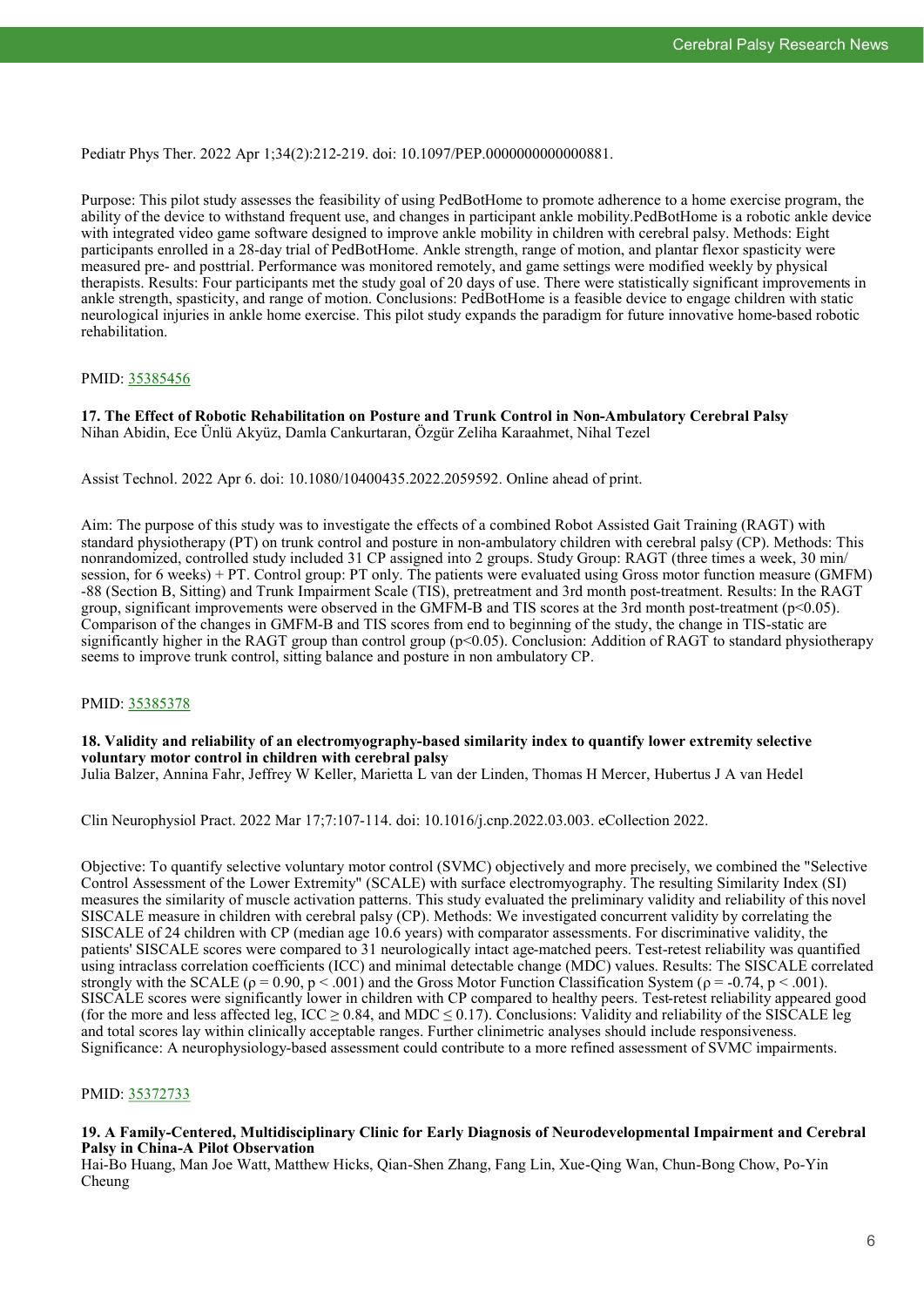Front Pediatr. 2022 Mar 17;10:840190. doi: 10.3389/fped.2022.840190. eCollection 2022.

Background: Comprehensive multidisciplinary assessment of neurodevelopmental outcomes of high-risk neonates may have significant challenges in low- and middle-income countries, in addition to socio-cultural barriers. We aimed to compare the time to diagnosis of neurodevelopmental impairment (NDI) and cerebral palsy (CP) in preterm neonates (<29 weeks) at a multidisciplinary assessment and care (MDAC) clinic with that of a conventional high-risk infant follow-up clinic in China. Methods: All eligible surviving very preterm neonates born at <29 weeks gestation at the University of Hong Kong-Shenzhen Hospital between January 2015 and December 2019 were followed up in conventional (2015-2017) and MDAC (2018-2020) clinics up to 2 years corrected age with clinical demographic information collected in a prospective database. The MDAC team used standardized developmental assessments. The rates and timing of diagnosing NDI and CP in two epochs were compared. Results: The rates of NDI and CP were not different in two epochs [NDI:  $12 (50\%)$  vs.  $12 (41\%)$ ; CP:  $3 (12\%)$  vs.  $2 (7\%)$  of 24 and 29 surviving infants assessed in conventional and MDAC clinics, respectively]. Infants in the MDAC clinic were diagnosed with NDI and CP earlier than those in the pre-MDAC epoch (6 vs. 14 months corrected age, respectively,  $P < 0.05$ ). Conclusion: High-risk preterm neonates can be followed more effectively in a family-centered, child-friendly multidisciplinary clinic, leading to an earlier diagnosis of NDI and CP. Early counseling and interventions could be implemented accordingly.

#### PMID: [35372170](http://www.ncbi.nlm.nih.gov/pubmed/35372170)

#### **20. Improving epilepsy control among children with cerebral palsy in rural Bangladesh: a prospective cohort-based study**

Tasneem Karim, Manik Chandra Das, Mohammad Muhit, Nadia Badawi, Gulam Khandaker, Shekeeb S Mohammad

BMJ Open. 2022 Apr 5;12(4):e052578. doi: 10.1136/bmjopen-2021-052578.

Objective: To define the prevalence and seizure subtypes among children with cerebral palsy (CP) in rural Bangladesh and explore barriers to optimum epilepsy control. Design: Prospective cohort study. Setting: The study was conducted in Shahjadpur, a rural subdistrict of Bangladesh. Participants: Children (<18 years) with CP and epilepsy identified using the Bangladesh CP Register (BCPR) in the study site. Methods: Assessments were conducted in three focused epilepsy clinics overseen by a paediatric neurologist between December 2016 and January 2018, with intervening phone and video-conference follow-ups. Details of event type, frequency and medication compliance were collected. Antiepileptic drugs (AEDs) were prescribed based on seizure type, family income, comorbidity and medication availability. Results: 23.4% (170/726) of the BCPR cohort had a clinical diagnosis of epilepsy of whom 166 were assessed. Following the focused epilepsy clinics, 62.0% (103/166) children were clinically determined to have ongoing epileptic seizures. 62.1% (64/103) had generalised onset tonic clonic seizures, 27.2% (28/103) had focal onset seizures with impaired awareness and 10.7% (11/103) had other seizure types. None of the children with prolonged seizures (31/103) had an emergency seizure management plan. Non-epileptic events were being pharmacologically treated as seizures in 18.1% (30/166) children. Financial constraints were the main reason for noncompliance on follow-up. Conclusions: Gaps in optimum epilepsy management in rural Bangladesh are amenable to improvement anchored with local healthcare workers. Training and clinical care focused on recognition of common seizure types, seizure mimics and rationalising use of available AEDs can be facilitated by better referral pathways and telehealth support.

#### PMID: [35383059](http://www.ncbi.nlm.nih.gov/pubmed/35383059)

**21. Tool Use for Early Detection of Cerebral Palsy: A Survey of Spanish Pediatric Physical Therapists** Javier Merino-Andrés, Álvaro Hidalgo-Robles, Soraya Pérez-Nombela, Sîan A Williams, Ginny Paleg, Francisco Javier Fernández-Rego

Pediatr Phys Ther. 2022 Apr 1;34(2):202-210. doi: 10.1097/PEP.0000000000000877.

Purpose: The purpose of this study was to assess the use of diagnostic assessment tools in pediatric physical therapy practice in Spain. Best practice recommendations indicate the timely use of key assessment tools to reduce the age of diagnosis of cerebral palsy (CP). Methods: Pediatric physical therapists currently working in Spain in early intervention were recruited through targeted physical therapy entities. They were invited to complete the purpose-developed electronic survey, consisting of 45 multiple-choice questions, with 5 thematic blocks. Results: Results from 140 anonymous respondents were analyzed. The average reported age when CP was suspected was 12.6 months. Most used the child's clinical history (88.1%), the Alberta Infant Motor Scale (41.3%), and Vojta Assessment Procedure (32.1%) to assess and detect CP. General Movements Assessment (25.7%) and Hammersmith Infant Neurological Examination (28.4%) were used infrequently. Conclusions: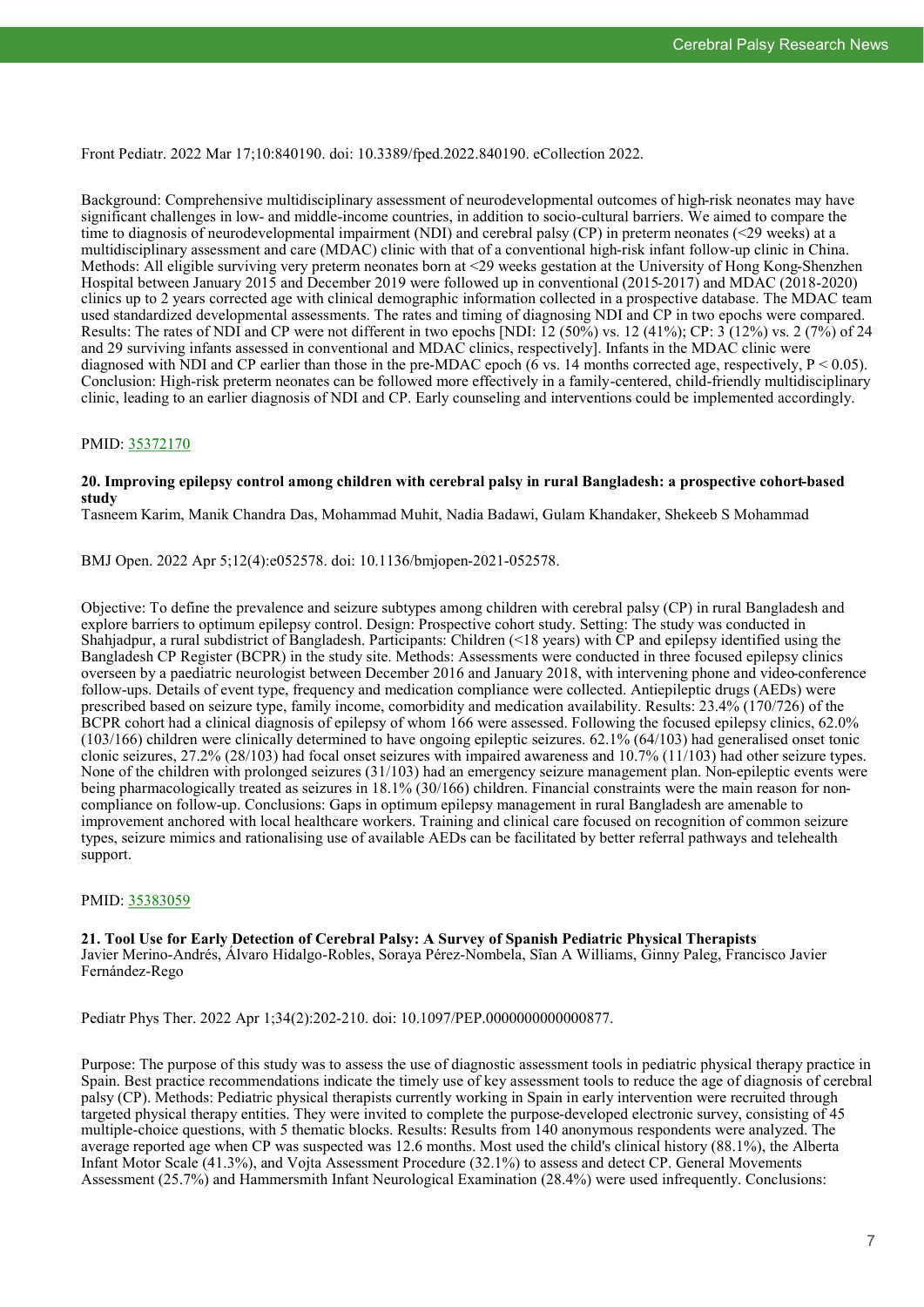Currently, pediatric physical therapists in Spain rely on clinical history and outdated tools to identify children with CP.

#### PMID: [35385454](http://www.ncbi.nlm.nih.gov/pubmed/35385454)

#### **22. Commentary on "Tool Use for Early Detection of Cerebral Palsy: A Survey of Spanish Pediatric Physical Therapists"**

Elena Pinero-Pinto, Ana León-Dominguez

Pediatr Phys Ther. 2022 Apr 1;34(2):211. doi: 10.1097/PEP.0000000000000894.

No abstract available

#### PMID: [35385455](http://www.ncbi.nlm.nih.gov/pubmed/35385455)

#### **23. The Impact of Different Degrees of Intraventricular Hemorrhage on Mortality and Neurological Outcomes in Very Preterm Infants: A Prospective Cohort Study**

Yong Wang, Juan Song, Xiaoli Zhang, Wenqing Kang, Wenhua Li, Yuyang Yue, Shan Zhang, Falin Xu, Xiaoyang Wang, Changlian Zhu

Front Neurol. 2022 Mar 21;13:853417. doi: 10.3389/fneur.2022.853417. eCollection 2022.

Objective: Intraventricular hemorrhage (IVH) is a common complication in preterm infants and is related to neurodevelopmental outcomes. Infants with severe IVH are at higher risk of adverse neurological outcomes and death, but the effect of low-grade IVH remains controversial. The purpose of this study was to evaluate the impact of different degrees of IVH on mortality and neurodevelopmental outcomes in very preterm infants. Methods: Preterm infants with a gestational age of <30 weeks admitted to neonatal intensive care units were included. Cerebral ultrasound was examined repeatedly until discharge or death. All infants were followed up to 18-24 months of corrected age. The impact of different grades of IVH on death and neurodevelopmental disability was assessed by multiple logistic regression. Results: A total of 1,079 preterm infants were included, and 380 (35.2%) infants had grade I-II IVH, 74 (6.9%) infants had grade III-IV IVH, and 625 (57.9%) infants did not have IVH. The mortality in the non-IVH, I-II IVH, and III-IV IVH groups was 20.1, 19.7, and 55.2%, respectively ( $p <$ 0.05), and the incidence of neurodevelopmental disabilities was 13.9, 16.1, and 43.3%, respectively ( $p < 0.05$ ), at 18-24 months of corrected age. After adjusting for confounding factors, preterm infants with III-IV IVH had higher rates of cerebral palsy  $[26.7 \text{ vs. } 2.4\%, \text{ OR } = 6.10, 95\% \text{ CI } (1.840\text{-}20.231), p = 0.003$ , disability [43.3 vs. 13.9%, OR = 2.49, 95% CI (1.059-5.873), p  $= 0.037$ ], death [55.2 vs. 20.1%, OR = 3.84, 95% CI (2.090-7.067), p < 0.001], and disability + death [73.7 vs. 28.7%, OR = 4.77, 95% CI (2.518-9.021), p < 0.001] compared to those without IVH. However, the mortality and the incidence of neurodevelopmental disability in infants with I-II IVH were similar to those without IVH ( $p > 0.05$ ). Conclusions: Severe IVH but not mild IVH increased the risk of mortality and neurodevelopmental disability in very preterm infants.

#### PMID: [35386416](http://www.ncbi.nlm.nih.gov/pubmed/35386416)

#### **24. Early-life respiratory trajectories and neurodevelopmental outcomes in infants born very and extremely preterm: A retrospective study**

Wen-Hao Yu, Chi-Hsiang Chu, Yung-Chieh Lin, Ray-Bing Chen, Osuke Iwata, Chao-Ching Huang

Dev Med Child Neurol. 2022 Apr 5. doi: 10.1111/dmcn.15234. Online ahead of print.

Aim: To determine whether early-life respiratory trajectories are associated with neurodevelopmental impairment (NDI) in infants born very and extremely preterm. Method: The daily type of respiratory supports in the first 8 weeks after birth were analysed in 546 infants (285 males, 261 females; median gestational age  $= 28.0$  weeks, interquartile range  $= 3$  weeks), comprising 301 infants born very preterm (gestation = 28-30 weeks) and 245 infants born extremely preterm (gestation <28 weeks), who survived to discharge from 2004 to 2018 and received follow-up assessment by Bayley Scales of Infant and Toddler Development at a corrected age of 24 months. NDI included cognition or motor impairment, moderate and severe cerebral palsy, or visual and hearing impairment. Results: Clustering analysis identified three respiratory patterns with increasing severity: improving; slowly improving; and delayed improvement. These were significantly associated with increasing rates of NDI in infants born very and extremely preterm and smaller head circumference in infants born extremely preterm (both  $p < 0.001$ ). By day 28, the proportion of infants who were under different categories of ventilation support significantly differed according to the three trajectory groups in infants born very and extremely preterm (both  $p < 0.05$ ).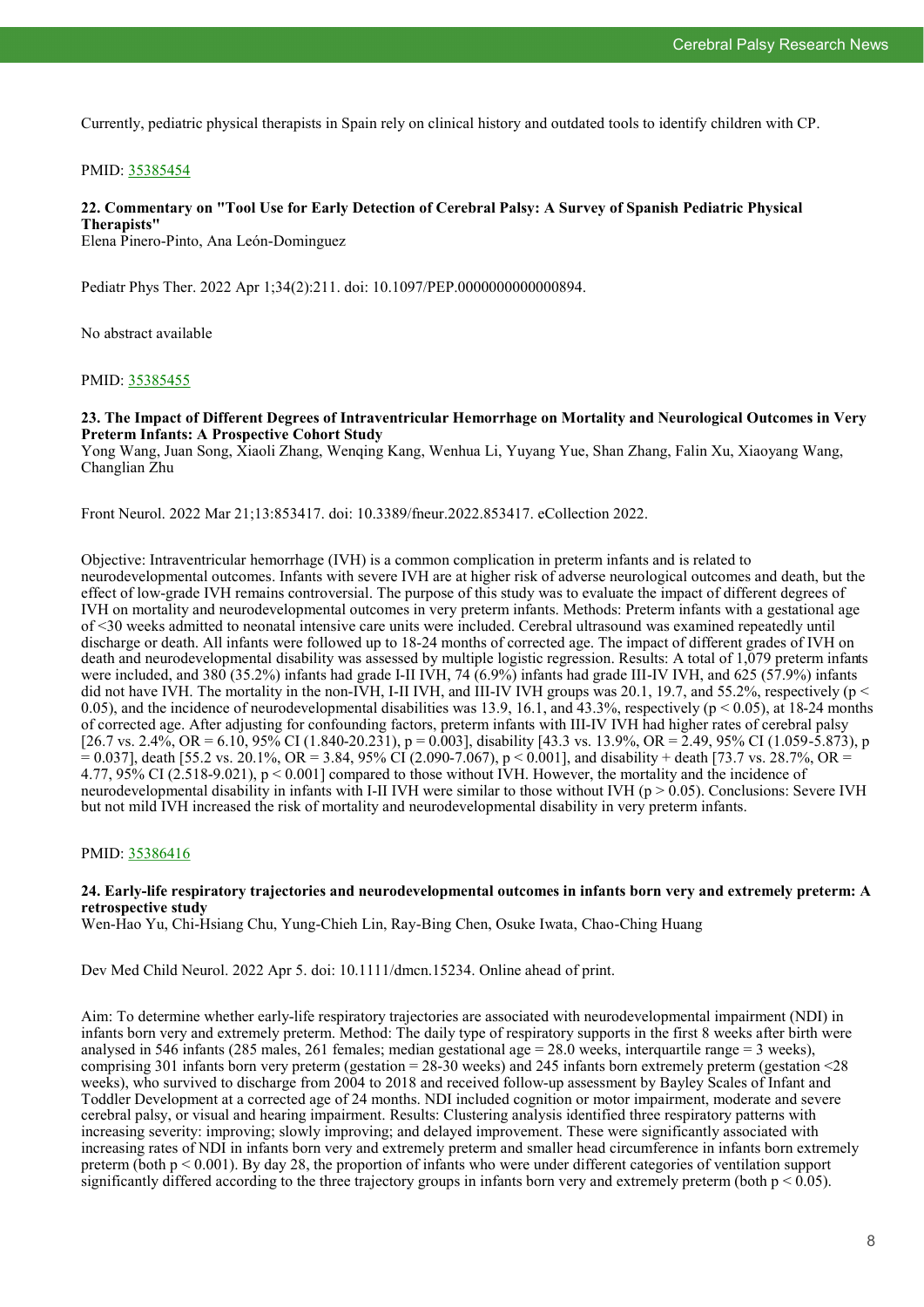Models that included adverse respiratory trajectories demonstrated more negative impacts on neurodevelopment than those without. Interpretation: An adverse early-life respiratory trajectory was associated with NDI at follow-up, especially in infants born extremely preterm, suggesting a lung-brain axis of preterm birth.

#### PMID: [35383902](http://www.ncbi.nlm.nih.gov/pubmed/35383902)

#### **25. Study Protocol: Multimodal Longitudinal Assessment of Infant Brain Organization and Recovery in Perinatal Brain Injury**

Catarina Saiote, Ellen Sutter, Annette Xenopoulos-Oddsson, Raghavendra Rao, Michael Georgieff, Kyle Rudser, Colleen Peyton, Douglas Dean, Ryan M McAdams, Bernadette Gillick

Pediatr Phys Ther. 2022 Apr 1;34(2):268-276. doi: 10.1097/PEP.0000000000000886.

Purpose: Perinatal brain injury is a primary cause of cerebral palsy, a condition resulting in lifelong motor impairment. Infancy is an important period of motor system development, including development of the corticospinal tract (CST), the primary pathway for cortical movement control. The interaction between perinatal stroke recovery, CST organization, and resultant motor outcome in infants is not well understood. Methods: Here, we present a protocol for multimodal longitudinal assessment of brain development and motor function following perinatal brain injury using transcranial magnetic stimulation and magnetic resonance imaging to noninvasively measure CST functional and structural integrity across multiple time points in infants 3 to 24 months of age. We will further assess the association between cortical excitability, integrity, and motor function. Discussion: This protocol will identify bioindicators of motor outcome and neuroplasticity and subsequently inform early detection, diagnosis, and intervention strategies for infants with perinatal stroke, brain bleeds, and related diagnoses.

#### PMID: [35385465](http://www.ncbi.nlm.nih.gov/pubmed/35385465)

**26. Proteomic analysis of the effects of caffeine in a neonatal rat model of hypoxic-ischemic white matter damage** Liu Yang, Xuefei Yu, Yajun Zhang, Na Liu, Danni Li, Xindong Xue, Jianhua Fu

CNS Neurosci Ther. 2022 Apr 8. doi: 10.1111/cns.13834. Online ahead of print.

Aim: White matter damage (WMD) is the main cause of cerebral palsy and cognitive impairment in premature infants. Although caffeine has been shown to possess neuroprotective effects in neonatal rats with hypoxic-ischemic WMD, the mechanisms underlying these protective effects are unclear. Herein, proteins modulated by caffeine in neonatal rats with hypoxic-ischemic WMD were evaluated. Methods: We identified differential proteins and performed functional enrichment analyses between the Sham, hypoxic-ischemic WMD (HI), and HI+caffeine-treated WMD (Caffeine) groups. Confirmed the changes and effect of proteins in animal models and determined cognitive impairment via water maze experiments. Results: In paraventricular tissue, 47 differential proteins were identified between the Sham, HI, and Caffeine groups. Functional enrichment analyses showed that these proteins were related to myelination and axon formation. In particular, the myelin basic protein (MBP), proteolipid protein, myelin-associated glycoprotein precursor, and sirtiun 2 (SIRT2) levels were reduced in the hypoxic-ischemic WMD group, and this effect could be prevented by caffeine. Caffeine alleviated the hypoxic-ischemic WMD -induced cognitive impairment and improved MBP, synaptophysin, and postsynaptic density protein 95 protein levels after hypoxic-ischemic WMD by preventing the HI-induced downregulation of SIRT2; these effects were subsequently attenuated by the SIRT2 inhibitor AK-7. Conclusion: Caffeine may have clinical applications in the management of prophylactic hypoxicischemic WMD; its effects may be mediated by proteins related to myelin development and synapse formation through SIRT2.

#### PMID: [35393758](http://www.ncbi.nlm.nih.gov/pubmed/35393758)

#### **27. Dysmature patterns of newborn EEG recordings: Biological markers of transitory brain dysfunction or brain injury** Zvonka Rener-Primec, David Neubauer, Damjan Osredkar

Eur J Paediatr Neurol. 2022 Mar 26;38:20-24. doi: 10.1016/j.ejpn.2022.03.008. Online ahead of print.

Perinatal hypoxic-ischemic brain injury is a major cause of non-progressive neurological deficits in children. Dysmature patterns can be seen in newborns' electroencephalograms (EEGs) and may have prognostic value for long-term outcomes. Objective: To investigate the prognostic value of dysmature EEG patterns in term or near-term newborns. Methods: Neonates with dysmature patterns in their first neonatal EEG, assessed during a 6-year period from January 2010 to December 2015, were included in the study. Their outcomes at their follow-ups in June 2019 (at the age of 3 years or more) were assessed, and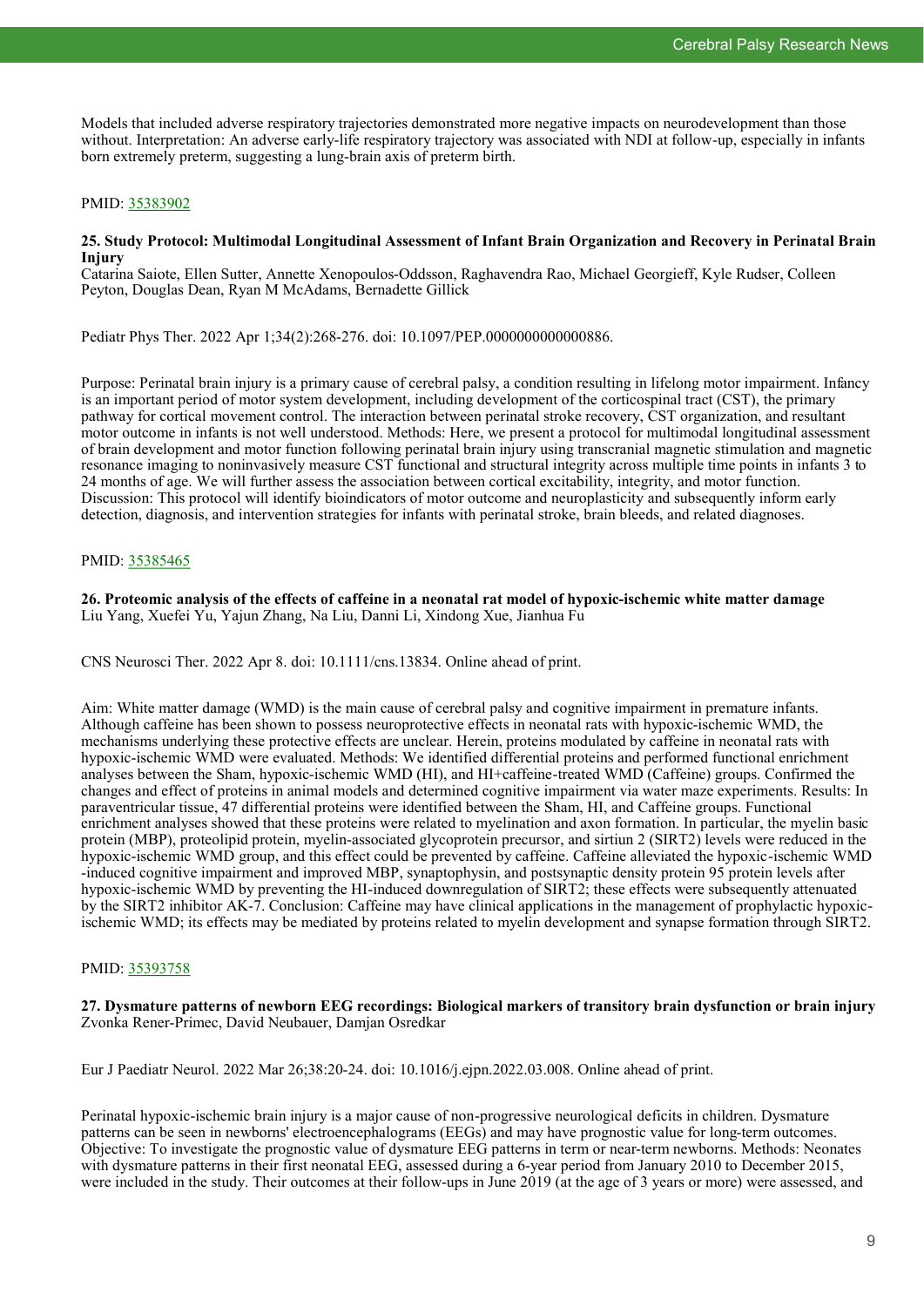the presence of neurological deficits and/or epilepsy was noted. Results: We identified 347 neonates with video-EEG recordings during the observed period, in which 10 neonates had dysmature patterns in their first EEG. Eight were born at term and two were born late preterms, born at the 35 and 36-week gestational age. The reasons for admission were HIE grade I in 2 patients, grade II in 6 neonates, and heart problems in 2 patients. The second EEG was recorded at different time intervals, in 7 infants between 1 and 6 weeks; three infants had second EEG much later and were excluded from the study. Six of seven infants showed normal background activity (BA), and five had sharp waves over different regions, all six had normal developmental outcomes. One child with dysrhythmic pattern in the second EEG was diagnosed with genetic encephalopathy, developed spastic cerebral palsy and died due to severe pneumonia at the age of 6 years. Conclusion: Dysmature patterns may reflect transitory brain dysfunctions. Neonatal EEG tests remain reliable and important diagnostic tool in the very first weeks of life, particularly due to the availability of sequential EEG recordings and interpretations.

#### PMID: [35381409](http://www.ncbi.nlm.nih.gov/pubmed/35381409)

**28. Corrigendum: Effects of Melatonin on Neurobehavior and Cognition in a Cerebral Palsy Model of plppr5-/- Mice** Yuxiao Sun, Liya Ma, Meifang Jin, Yuqin Zheng, Dandan Wang, Hong Ni

Published Erratum Front Endocrinol (Lausanne). 2022 Mar 14;13:879685. doi: 10.3389/fendo.2022.879685. eCollection 2022.

[This corrects the article DOI: 10.3389/fendo.2021.598788.].

#### PMID: [35370970](http://www.ncbi.nlm.nih.gov/pubmed/35370970)

#### **29. Attainment of personal goals in the first year of intrathecal baclofen treatment in dyskinetic cerebral palsy: a prospective cohort study**

Laura A Bonouvrié, Helga Haberfehlner, Jules G Becher, Johan S H Vles, R Jeroen Vermeulen, Annemieke I Buizer, IDYS Study Group

Disabil Rehabil. 2022 Apr 6;1-8. doi: 10.1080/09638288.2022.2057600. Online ahead of print.

Purpose: To assess attainment of individual treatment goals one year after intrathecal baclofen (ITB) pump implantation in individuals with dyskinetic cerebral palsy (CP). Materials and methods: A multi-center prospective cohort study was conducted including 34 non-walking individuals with severe dyskinetic CP, classified as Gross Motor Function Classification System (GMFCS) IV/V, aged 4-24 years, 12 months after pump implantation. The main outcome measure was Goal Attainment Scaling (GAS). Predictors of GAS results were analyzed. Complications were registered systematically. Results: Seventy-one percent of individuals with dyskinetic CP fully achieved one or more treatment goals. One or more treatment goals were partially achieved in 97% of individuals. Two factors were found to be associated with attainment of goals: Dyskinesia Impairment Scale (DIS) score at baseline and the difference in pain score between baseline and follow-up. These two variables explain 30% of the variance in the outcome. Conclusions: Intrathecal baclofen is effective in achieving individual treatment goals in children and young adults with dyskinetic CP after nine to 12 months of ITB treatment. A positive outcome on treatment goals is, for a small part, associated with higher severity of dystonia at baseline and with improvement of pain during treatment. Clinical trial registration number: Dutch Trial Register, number NTR3642.Implications for rehabilitation Intrathecal baclofen treatment is effective in attainment of personal treatment goals, one year after pump implantation in patients with dyskinetic cerebral palsy. A positive outcome on treatment goals is, for a small part, related to higher severity of dystonia at the start and on improvement of pain during treatment.

#### PMID: [35387541](http://www.ncbi.nlm.nih.gov/pubmed/35387541)

#### **30. The rights of children with disabilities during armed conflict** Verónica Schiariti, Sandra Julsen Hollung

Dev Med Child Neurol. 2022 Apr 2. doi: 10.1111/dmcn.15240. Online ahead of print.

No abstract available

PMID: [35366336](http://www.ncbi.nlm.nih.gov/pubmed/35366336)